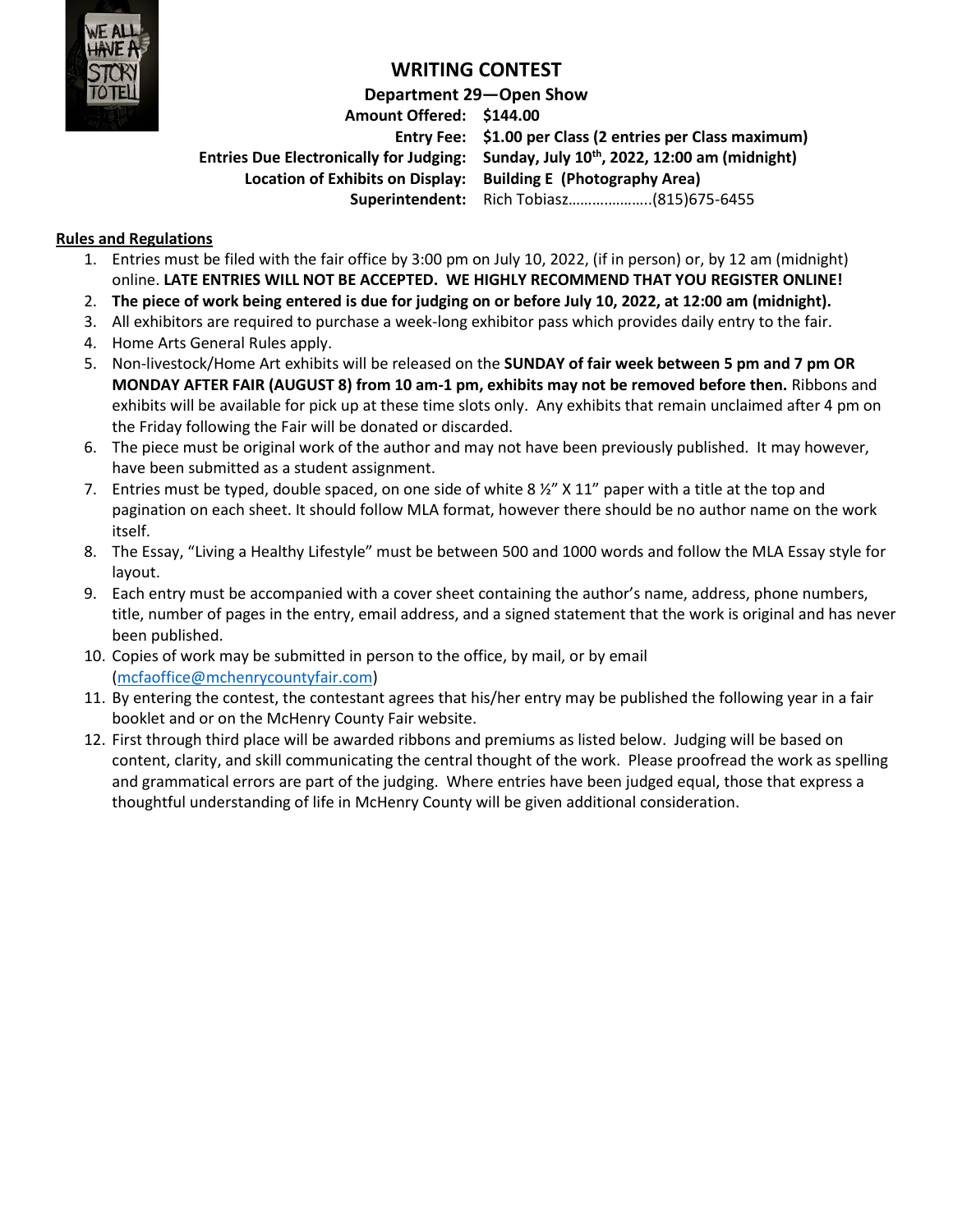### **Age Groups: Not 14 by the date of entry; 14-18 (by date of entry); Over 18**

**Premiums F**irst-\$5; Second-\$4; Third-\$3 Best of Show-Rosette (one awarded for each Age Group) Plaque or Trophy (one awarded for the best entry of the entire contest)

| <b>Division</b>                    | <b>Class</b>         |
|------------------------------------|----------------------|
| A Poetry                           | <b>01</b> Under 14   |
|                                    | 02 Ages 14-18        |
|                                    | 03 Over 18 Years Old |
| <b>B</b> Fictional Short Story     | <b>01</b> Under 14   |
|                                    | 02 Ages 14-18        |
|                                    | 03 Over 18 Years Old |
| <b>C</b> Non-Fictional Short Story | <b>01</b> Under 14   |
|                                    | 02 Ages 14-18        |
|                                    | 03 Over 18 Years Old |
| J Essay-Living a Healthy Lifestyle | <b>01</b> Under 14   |
|                                    | 02 Ages 14-18        |
|                                    | 03 Over 18 Years Old |